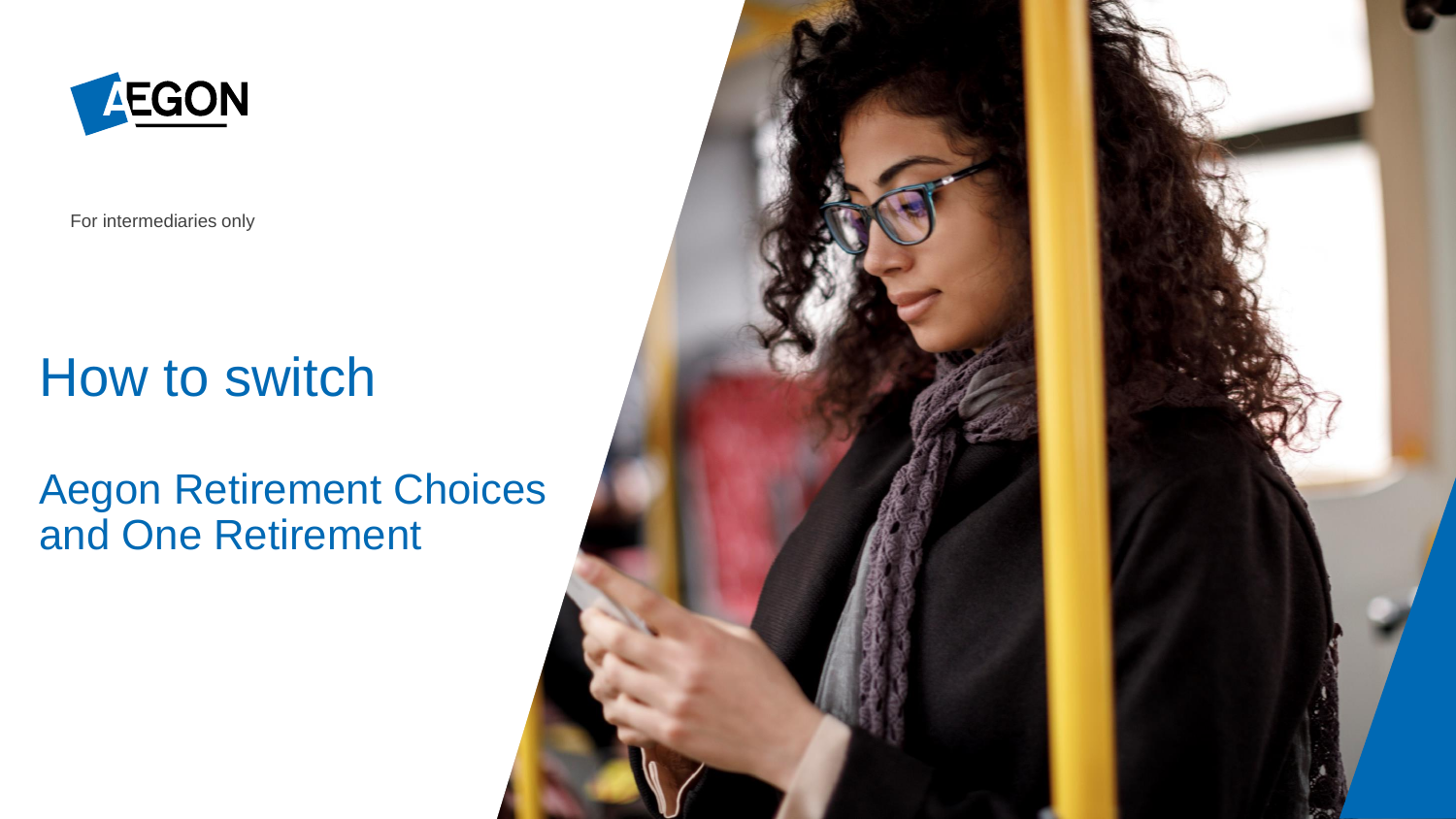### How to switch

This guide explains how to carry out a switch for your Aegon Retirement Choices (ARC) and One Retirement clients.

A switch request can take up to 10 working days. These timescales are subject to change.

For further support when using ARC or One Retirement, see our full range of **Online support** guides.

The screens we show are for demonstration purposes only.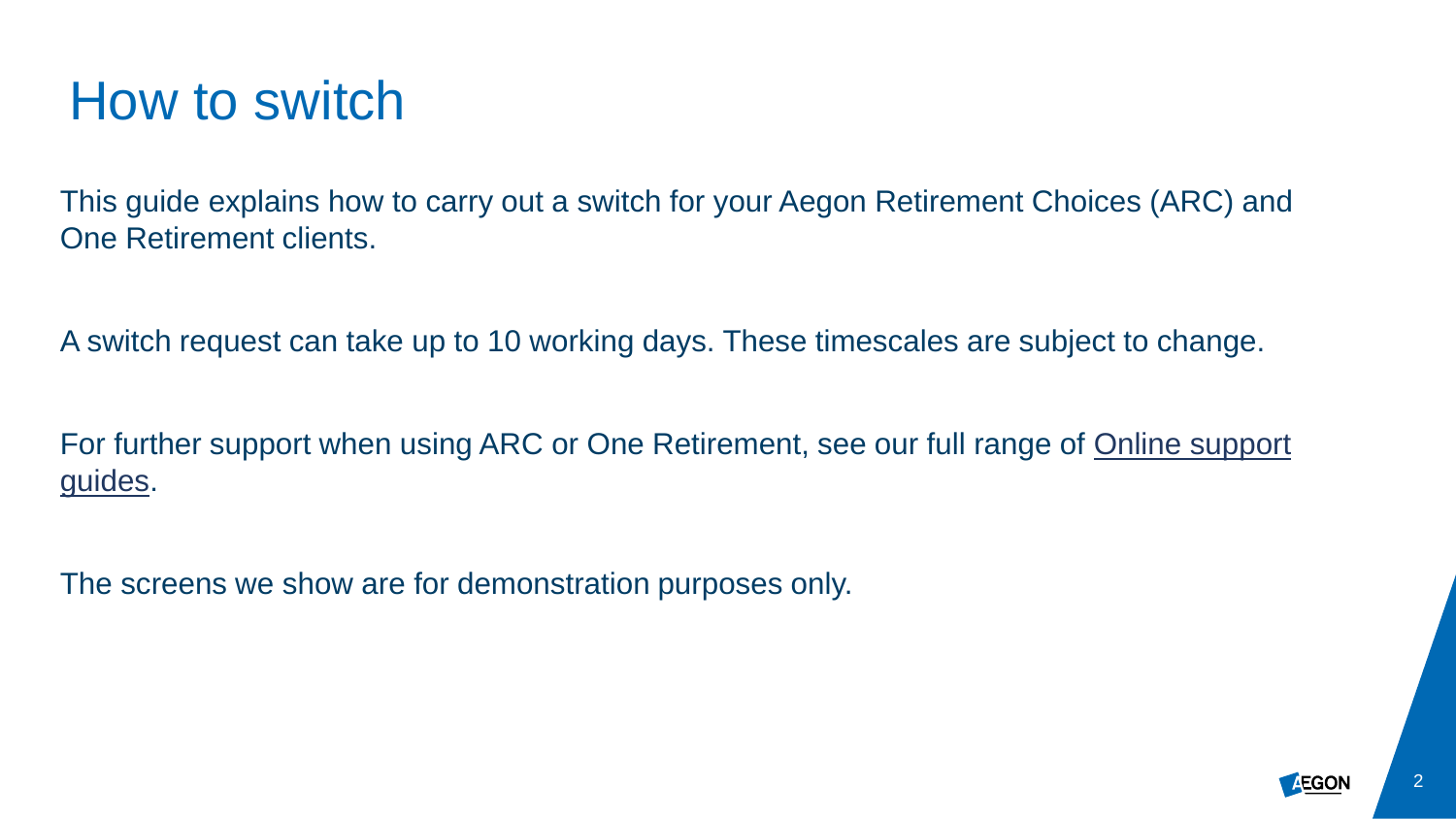# How to switch – find your client

- [Sign into your account. Our Using ARC](https://www.aegon.co.uk/content/dam/ukpaw/documents/ARC-OR-adviser-login.pdf) and One Retirement guide shows you how to do this.
- Once you find your client, select **Client summary**.

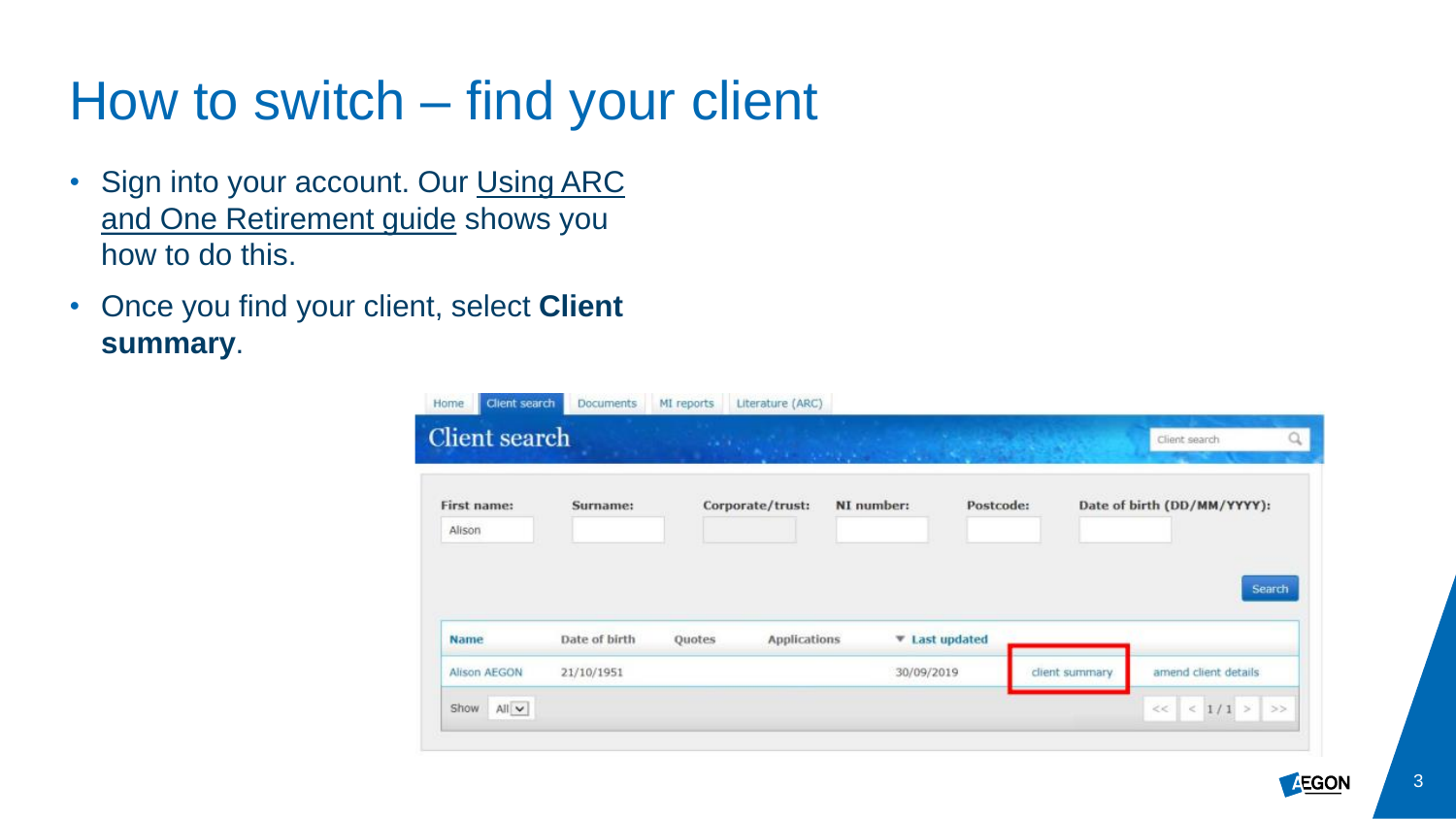# How to switch – client summary

• From the **Client summary**, select the product you want to carry out the switch for.

| <b>Home</b>                     | Client search                                   | <b>Documents</b> | MI reports                                        | Literature (ARC) |                                  |                               |       |                           |                     |          |   |
|---------------------------------|-------------------------------------------------|------------------|---------------------------------------------------|------------------|----------------------------------|-------------------------------|-------|---------------------------|---------------------|----------|---|
|                                 | Client summary                                  |                  |                                                   |                  | $-1.33333338$                    |                               |       |                           | <b>AEGON Alison</b> |          | Q |
| ransactions                     |                                                 |                  | <b>Alison AEGON</b>                               |                  |                                  |                               |       |                           |                     |          |   |
| pply                            | ensions quote and apply<br>nvestments quote and |                  | <b>Account details</b>                            | Income details   |                                  |                               |       |                           |                     |          |   |
| e-registration<br>ffline assets |                                                 |                  |                                                   |                  | Value at<br>$23/03/2019$ $\circ$ | <b>Value at</b><br>23/09/2019 |       | <b>Money in Money out</b> | Change<br>in value  | % change |   |
| <b>nformation</b>               | roduct and investment                           |                  | $\equiv$ Online assets                            |                  | £36.47                           | £11.25                        | £0.15 | $-E26.26$                 | £0.89               | 8.59%    |   |
| pplications                     | xisting quotes and                              |                  | $\equiv$ Pension                                  |                  | £36.47                           | £11.25                        | £0.15 | $-E26.26$                 | £0.89               | 8.59%    |   |
|                                 | esearch and analysis                            |                  | <b>AEGON SIPP</b><br>Uncrystallised -             |                  | £36.47                           | £11.25                        | £0.15 | $-E26.26$                 | £0.89               | 8.59%    |   |
| sset selector<br>und charting   | GT reporting tool                               |                  | <b>AEGON SIPP</b><br>Drawdown<br>Flexi-access -   |                  | £0.00                            | £0.00                         | £0.00 | £0.00                     | £0.00               | 0.00%    |   |
| eview                           | ortfolio scanner<br>ortfolio performance        |                  | <b>AEGON SIPP</b><br>Uncrystallised -<br>71840254 |                  | £0.00                            | £0.00                         | £0.00 | £0.00                     | £0.00               | 0.00%    |   |
|                                 | lodel portfolio evaluator                       |                  | $\equiv$ ISA                                      |                  | £0.00                            | £0.00                         | £0.00 | £0.00                     | £0.00               | 0.00%    |   |
|                                 | etirement planner                               |                  | <b>AEGON Stocks</b><br>and Shares ISA             |                  | £0.00                            | £0.00                         | £0.00 | £0.00                     | £0.00               | 0.00%    |   |
|                                 |                                                 |                  |                                                   |                  |                                  |                               |       |                           |                     |          |   |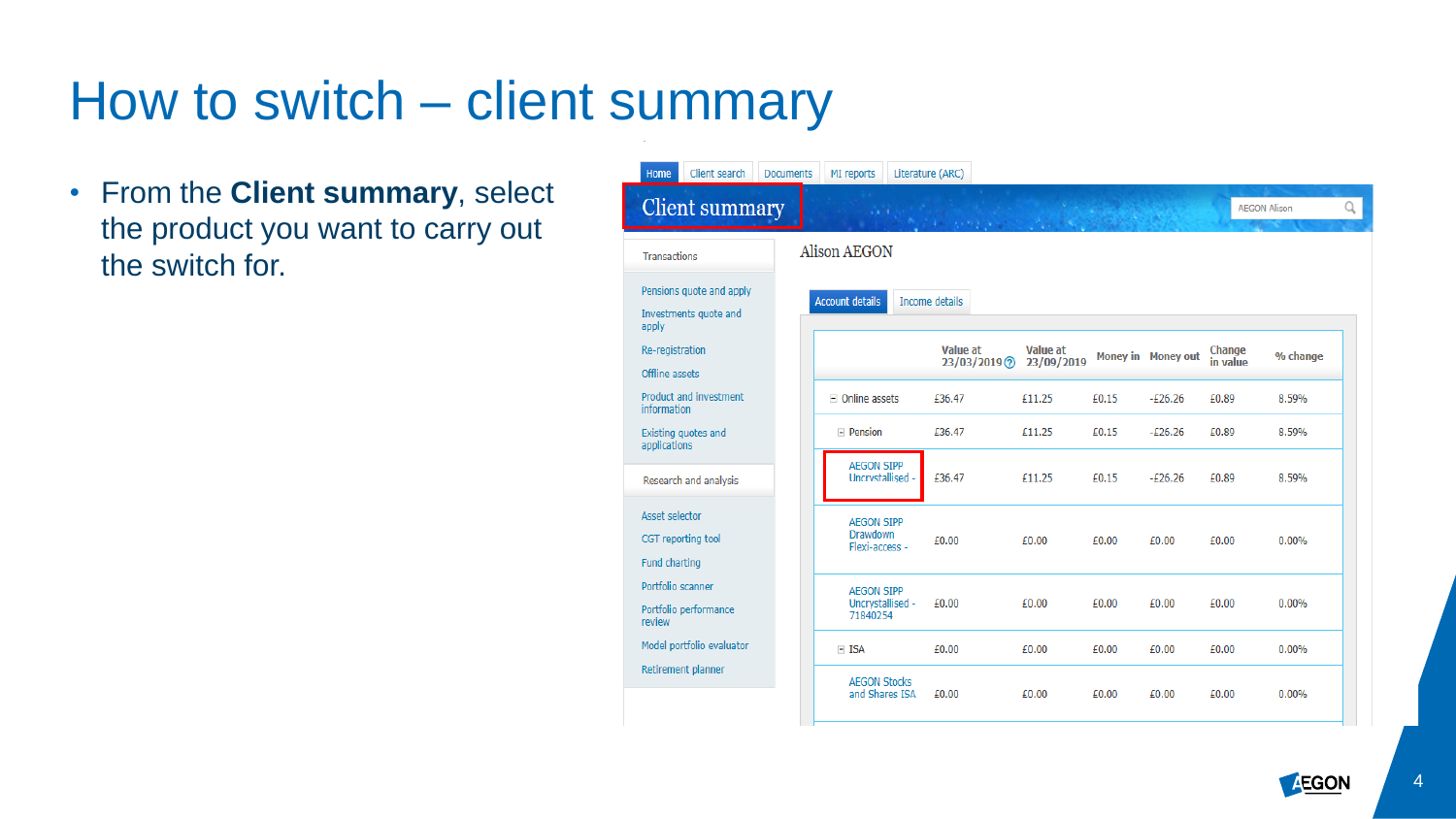### How to switch – wrapper summary

• Under **Transactions** – select **Switch into assets**

| Home<br>Client search<br><b>Documents</b>         | Literature (ARC)<br>MI reports                             |             |              |       |                               |                                         |
|---------------------------------------------------|------------------------------------------------------------|-------------|--------------|-------|-------------------------------|-----------------------------------------|
| Wrapper summary                                   |                                                            |             |              |       |                               | Q<br><b>AEGON Alison</b>                |
| <b>Transactions</b>                               | Wrapper summary - Alison AEGON - AEGON SIPP Uncrystallised |             |              |       |                               |                                         |
| Top up                                            | Balance as at $23/09/2019$                                 |             |              |       |                               |                                         |
| Maintain investment<br>strategy                   |                                                            |             |              |       | Date:                         | 23/09/2019<br>Go                        |
| Switch into assets                                | <b>Portfolio name</b>                                      | Unit/shares | <b>Price</b> | Value | <b>Current balance</b><br>0/n | <b>Default investment</b><br>strategy % |
| Drawdown-Lite                                     |                                                            |             |              |       |                               |                                         |
| Drawdown-Pro                                      | Cash                                                       | 0.910000    | £1,000000    | £0.91 | 8.09%                         | 0.25%                                   |
| Ad hoc adviser charge                             | 3I Infrastructure Plc Ord NPV                              | 1.000000    | £2,980000    | £2.98 | 26.49%                        |                                         |
| Ongoing adviser charge                            |                                                            |             |              |       |                               |                                         |
| Specialised quotes                                | Aegon Merian Gbl Strat Bd<br>(ARC) Pn                      | 0.000000    | £1.160749    | £0.00 |                               | 5.00%                                   |
| Product and investment<br>information             | <b>BMO Priv Eq Tst</b>                                     | 1.000000    | £3,630000    | £3.63 | 32.27%                        |                                         |
| Preferred retirement age<br><b>Equity trading</b> | Scot Eq 50/50 CautMgd Clc Pn<br>(ARC)                      | 0.000000    | £1.926546    | £0.00 |                               | 50.00%                                  |
| Maintain distribution<br>choices                  | Scot Eq 60/40 Caut Mgd Clc Pn<br>(ARC)                     | 0.000000    | £1,847069    | £0.00 |                               | 20.00%                                  |
| Research and analysis                             | Scot Eq 70/30 Def Mgd Clc Pn<br>(ARC)                      | 0.000000    | £1.768678    | £0.00 |                               | 24.75%                                  |
| Asset selector                                    | TB Guinness Global Energy I                                | 10.218000   | £0.364700    | £3.73 | 33.16%                        |                                         |
| CGT reporting tool                                | Acc                                                        |             |              |       |                               |                                         |
| <b>Fund charting</b>                              |                                                            |             |              |       | <<                            | 1/1<br>$\,<\,$<br>$\geq$<br>>           |
| Portfolio scanner                                 |                                                            |             |              |       |                               |                                         |
| Portfolio performance<br>review                   |                                                            |             |              |       |                               | Download report                         |

**AEGON** 

5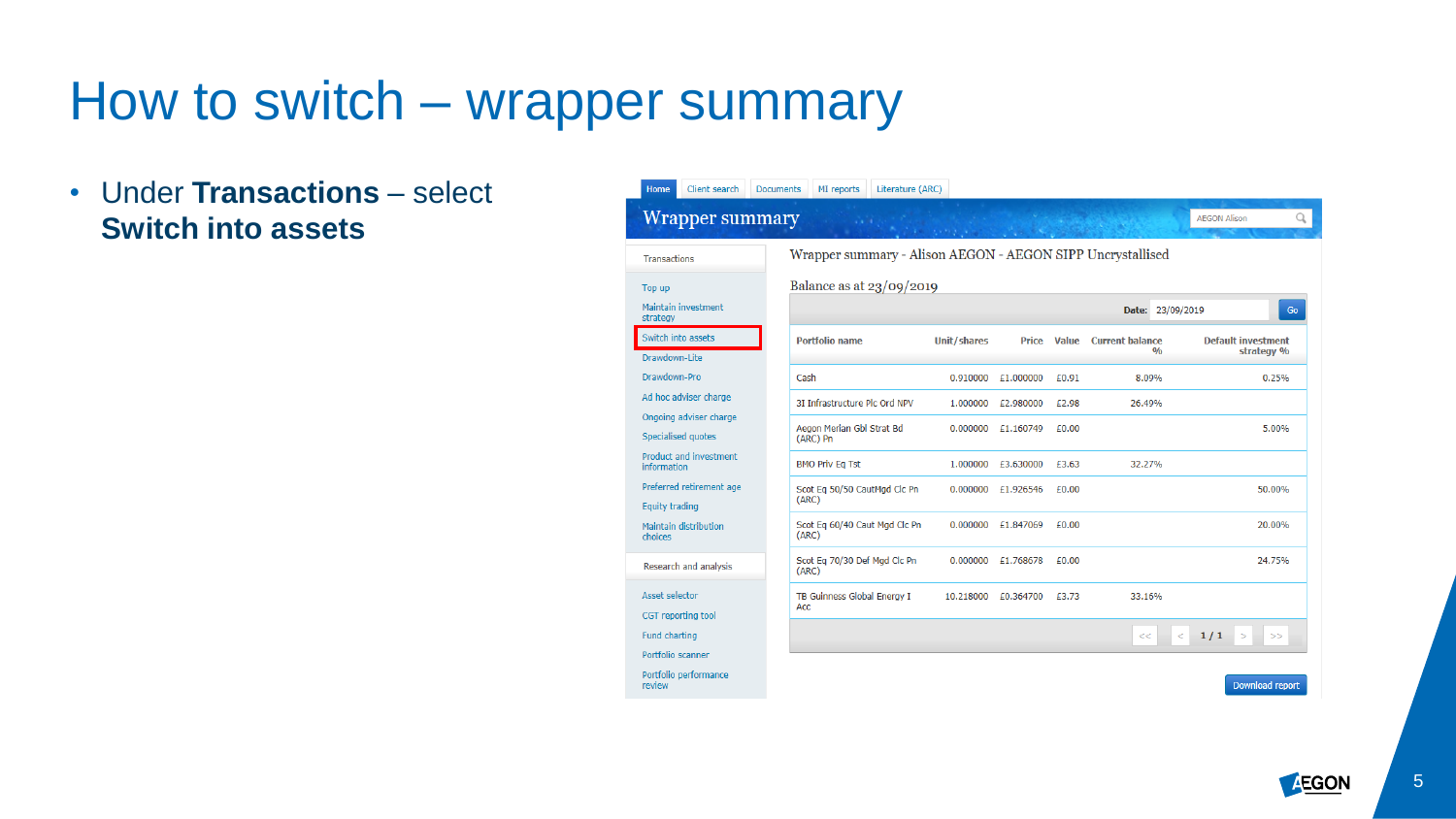### How to switch – current allocation

You'll see your client's current asset allocation.

You can switch out an asset by percentage or monetary amount.

Enter the value you want to switch out against each asset you want to sell.

Select **Next**.

Current asset allocation as at 24/09/2019

|                                                  |              |        |                  | Switch out by     | $\blacktriangledown$<br>Percentage |
|--------------------------------------------------|--------------|--------|------------------|-------------------|------------------------------------|
| <b>Asset name</b>                                | <b>Units</b> | £      | <b>Current %</b> | <b>Strategy %</b> | Switch out (%)                     |
| <b>Total cash</b>                                |              | £0.91  | 8.11             | 0.25              |                                    |
| Available cash                                   |              | £0.88  |                  |                   |                                    |
| 3I Infrastructure Plc<br>Ord NPV                 | $\mathbf{1}$ | £2.97  | 26.47            | 0.00              |                                    |
| Aegon Merian Gbl<br>Strat Bd (ARC) Pn            | $\mathbf 0$  | £0.00  | 0.00             | 5.00              |                                    |
| <b>BMO Priv Eq Tst</b>                           | $\mathbf{1}$ | £3.63  | 32.35            | 0.00              |                                    |
| Scot Eq 50/50<br>CautMgd Clc Pn (ARC)            | 0            | £0.00  | 0.00             | 50.00             |                                    |
| Scot Eq 60/40 Caut<br>Mgd Clc Pn (ARC)           | $\mathbf 0$  | £0.00  | 0.00             | 20.00             |                                    |
| Scot Eq 70/30 Def<br>Mgd Clc Pn (ARC)            | $\mathbf 0$  | £0.00  | 0.00             | 24.75             |                                    |
| <b>TB Guinness Global</b><br><b>Energy I Acc</b> | 10.218       | £3.71  | 33.07            | 0.00              |                                    |
| <b>Total</b>                                     |              | £11.22 | 100.00           | 100.00            |                                    |

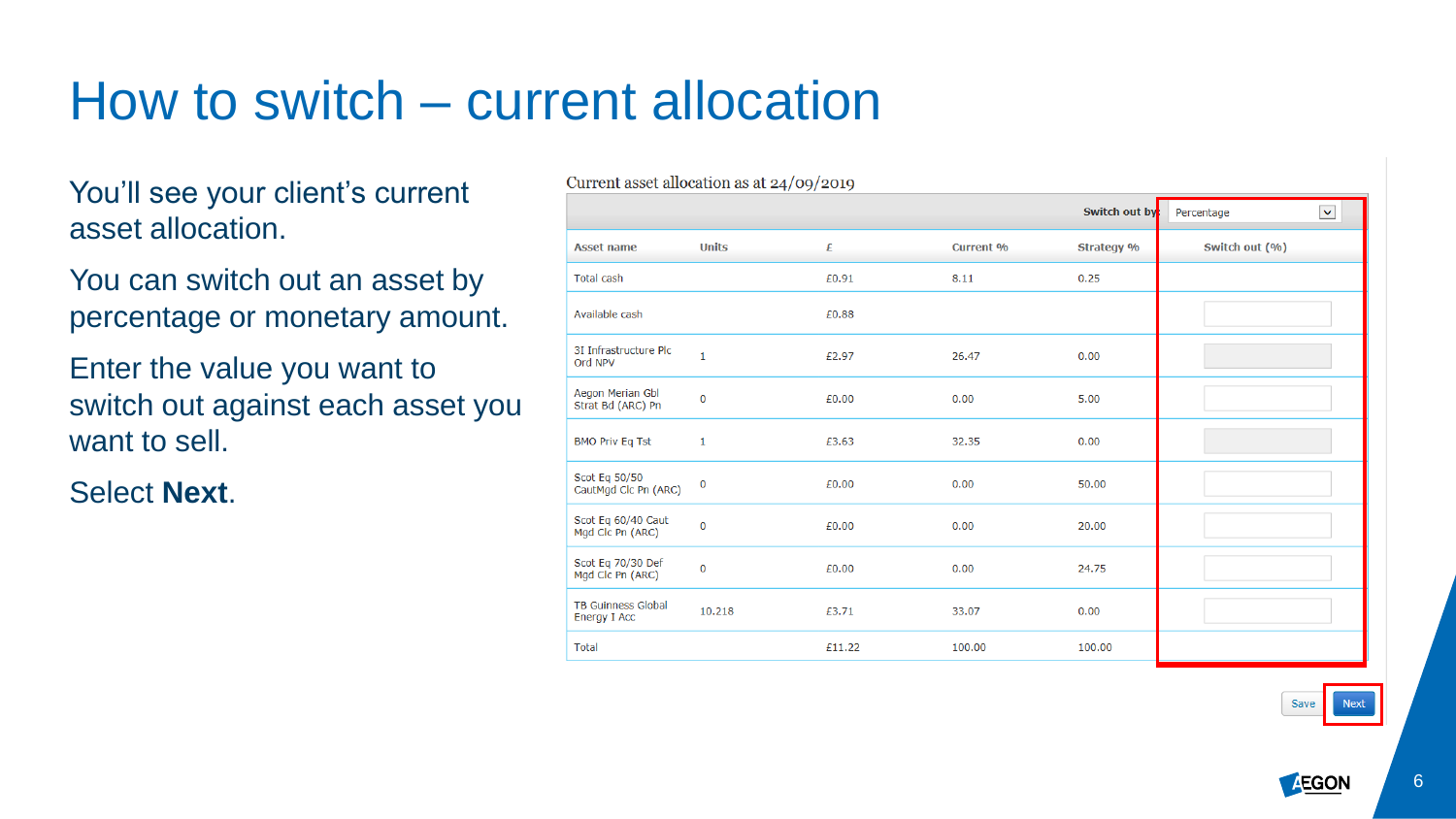#### How to switch – asset selection

**Select Add assets**  $\bullet$ 

| <b>Asset selection</b>                 |                    |                     |         |           |             | Norma Hill (157/3393/132) V | Hughes Ronald |  |
|----------------------------------------|--------------------|---------------------|---------|-----------|-------------|-----------------------------|---------------|--|
| Switch out<br>assets<br>- 22 - 22 - 23 | Asset<br>selection | Switch in<br>assets | oummary | Documents | Declaration |                             |               |  |

Switch - Alison AEGON - AEGON SIPP Uncrystallised

#### Asset selection

Add the assets and how much should be invested in each one.

The value of investments may go down as well as up and an investor may get back less than they invested.

|  | $+$ Add assets |  |
|--|----------------|--|
|--|----------------|--|

#### Rebalancing

This switch request won't override any existing default investment strategy or rebalancing instruction. If you have rebalancing and now want it to reflect the funds and allocation you're selecting in this switch request and/or make this the new default investment strategy, please complete a new Rebalancing instruction which you can download from Documents page when you continue with this request. If you previously had rebalancing and want to switch this off, please email clientservices@aegon-arc.co.uk - please make sure you use a secure method to email through any information.

**Back** 

**Next** 

 $\overline{7}$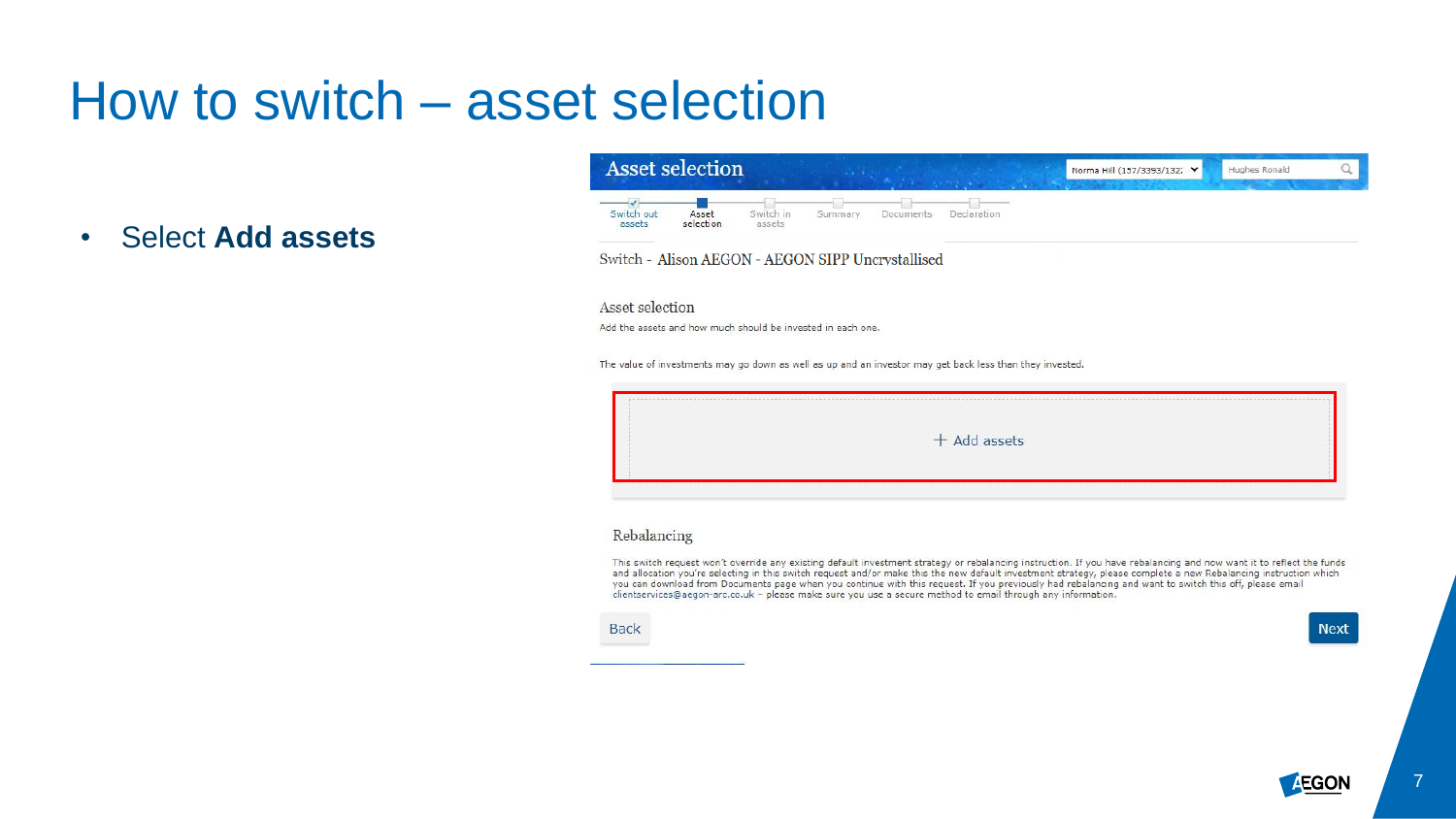### How to switch – asset selection add assets

You need to add the funds your client wants to switch into.

You can search for these by name, sedol, ISIN or Citicode.

| Amount left to allocate:                                                                                                          |              | 99.75% |
|-----------------------------------------------------------------------------------------------------------------------------------|--------------|--------|
| Cash                                                                                                                              |              | 0.25%  |
| Add asset<br><b>Select from all funds</b>                                                                                         |              | X      |
| All funds<br>We don't endorse fund ranges from third parties.                                                                     | $\checkmark$ |        |
| Search by asset name, sedol, ISIN or citicode                                                                                     |              |        |
| Search                                                                                                                            |              | Search |
| These are used to identify a particular asset. You can usually find them on factsheets and on Key Investor Information Documents. |              |        |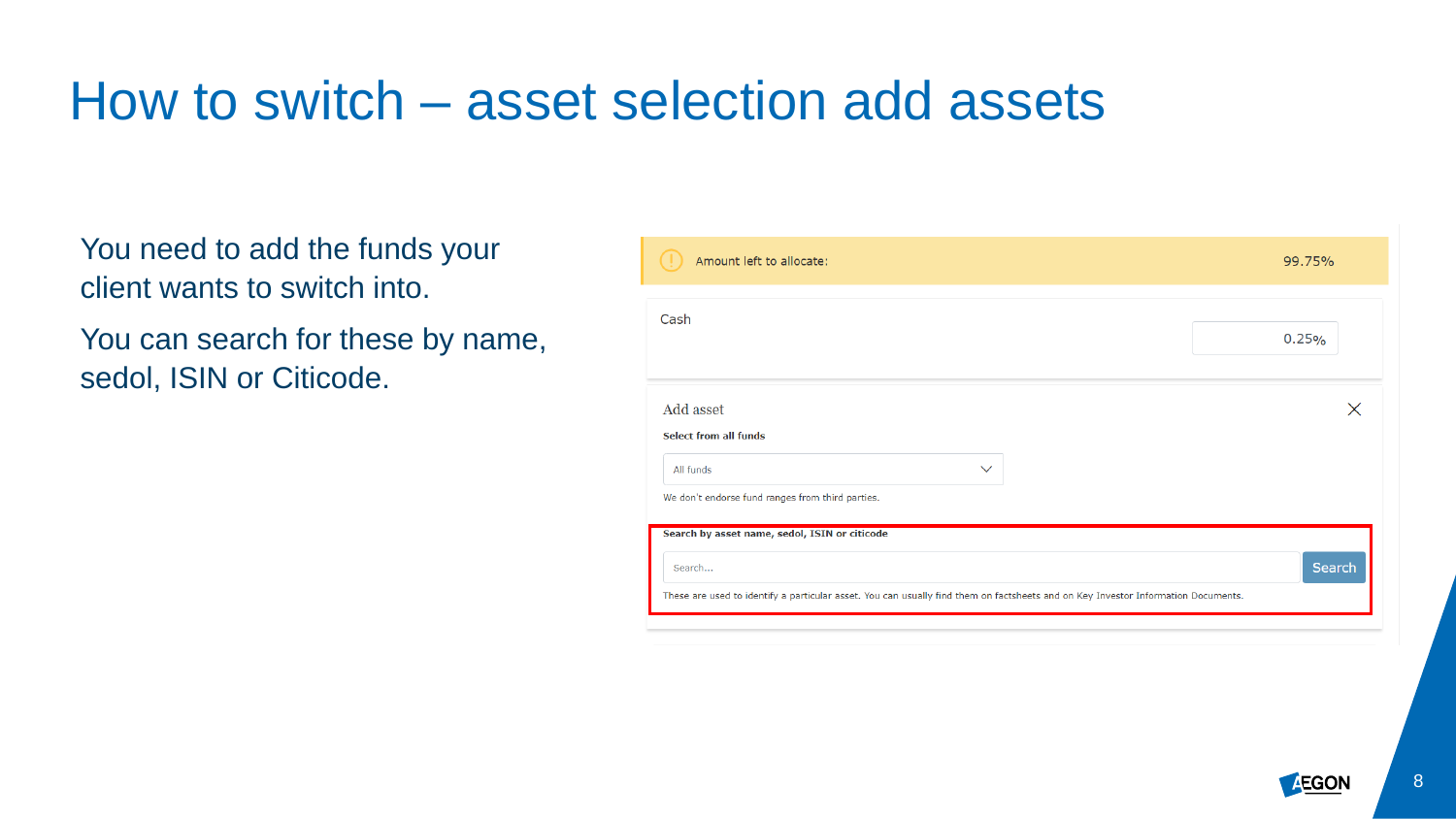#### How to switch – asset selector add assets

- Where you search by name, all funds matching that name will appear.
- If you search by sedol, ISIN or Citicode, only that single fund will appear.
- You can view the KIID and fund factsheets from the search results.
- Select the + button to add the funds to the fund basket (which appears above the search) and repeat until you have added all the funds you need.

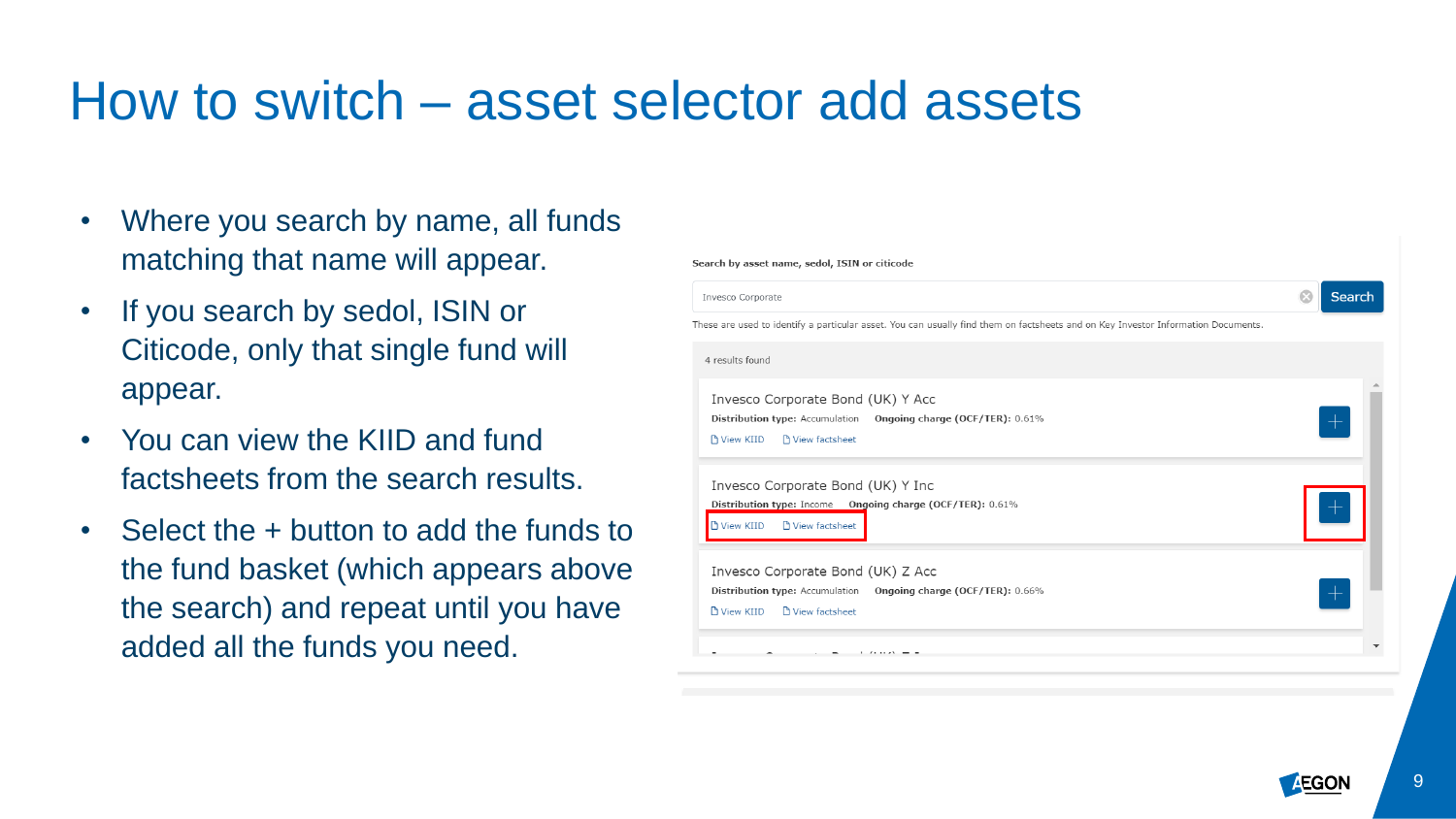### How to switch – asset selector add assets

- Once you have added all the funds you need you must add the percentage to invest against each one until the total is 100%.
- If you wish to switch some of the proceeds into the cash facility you can enter a % against Cash
- Once you've allocated 100% the message at the top will change to confirm this.



#### Asset selection

Add the assets and how much should be invested in each one.

The value of investments may go down as well as up and an investor may get back less than they invested

| Amount left to allocate:                                                                                                                                                                                                                                                                                                                                                                                                                                                                                                                                                                                                        | 100.00% |
|---------------------------------------------------------------------------------------------------------------------------------------------------------------------------------------------------------------------------------------------------------------------------------------------------------------------------------------------------------------------------------------------------------------------------------------------------------------------------------------------------------------------------------------------------------------------------------------------------------------------------------|---------|
| Cash                                                                                                                                                                                                                                                                                                                                                                                                                                                                                                                                                                                                                            | 0%      |
| Ouilter Investors Cirilium Adventurous Blend Portfolio U1 Acc GBP<br>Ongoing charge (OCF/TER): 0.85%<br><b>Distribution type: Accumulation</b><br>View KIID<br>n View factsheet                                                                                                                                                                                                                                                                                                                                                                                                                                                 | 0%      |
| Invesco Asian (UK) Y Acc<br><b>Distribution type: Accumulation</b><br>Ongoing charge (OCF/TER): 0.90%<br>N View factsheet<br><b>D</b> View KIID                                                                                                                                                                                                                                                                                                                                                                                                                                                                                 | 0%      |
| $+$ Add assets                                                                                                                                                                                                                                                                                                                                                                                                                                                                                                                                                                                                                  |         |
| Rebalancing<br>This switch request won't override any existing default investment strategy or rebalancing instruction. If you have rebalancing and now want it to reflect the funds<br>and allocation you're selecting in this switch request and/or make this the new default investment strategy, please complete a new Rebalancing instruction which<br>you can download from Documents page when you continue with this request. If you previously had rebalancing and want to switch this off, please email<br>clientservices@aegon-arc.co.uk - please make sure you use a secure method to email through any information. |         |
| Key Investor Information Document (KIID)                                                                                                                                                                                                                                                                                                                                                                                                                                                                                                                                                                                        |         |
| Please confirm that the KIID for each asset selected is read by the investor, where appropriate. It contains important information about the asset.<br><b>Back</b>                                                                                                                                                                                                                                                                                                                                                                                                                                                              |         |

• Select **Next**.

**AEGON** 

10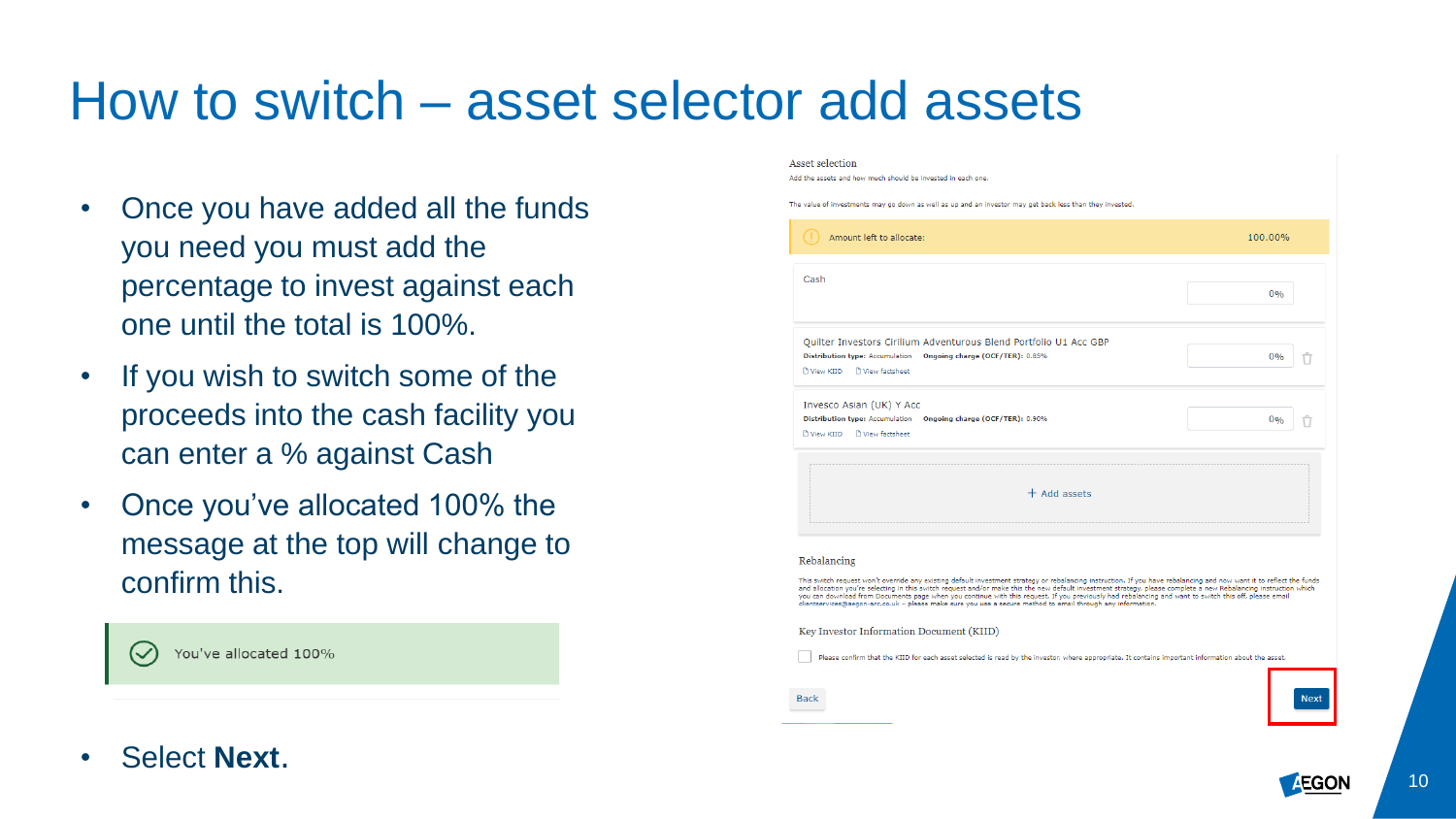# How to switch – application summary

We'll generate the necessary documents.

If you don't save these documents at this point, you'll be able to view them in the Documents tab within 48 hours.

Switch - Ms Alison AEGON, AEGON SIPP Uncrystallised

| These are the supporting documents for this application - please make sure they are read and actioned as appropriate.<br>These documents will also be saved to your documents library.<br>You should read the Key Features document and personal illustration before completing the application process, as these contain important information. |                     |               |  |  |  |  |
|--------------------------------------------------------------------------------------------------------------------------------------------------------------------------------------------------------------------------------------------------------------------------------------------------------------------------------------------------|---------------------|---------------|--|--|--|--|
|                                                                                                                                                                                                                                                                                                                                                  | <b>Document</b>     | <b>Status</b> |  |  |  |  |
|                                                                                                                                                                                                                                                                                                                                                  | Key features        | Generated     |  |  |  |  |
|                                                                                                                                                                                                                                                                                                                                                  | Rebalancing request | Generated     |  |  |  |  |
| <b>READER®</b>                                                                                                                                                                                                                                                                                                                                   |                     |               |  |  |  |  |

Back

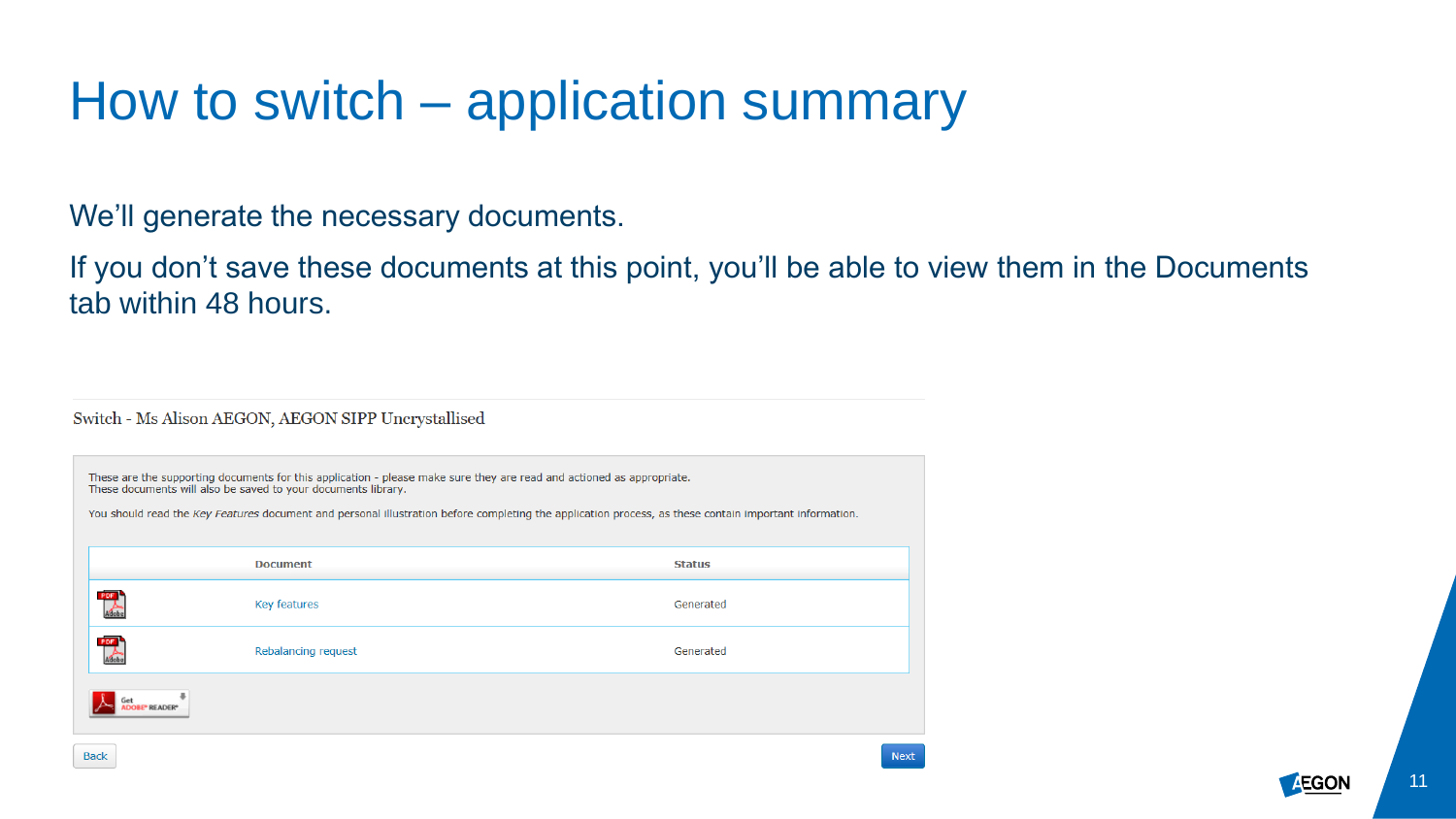#### How to switch – declaration and submit

Finally, you can review the declaration, complete the required statements and submit your client's switch request. Your request is now complete and we'll start to process it.

#### Verification of identity

I/We confirm that:

- The name, address and date of birth information contained in this application was obtained by me/us in relation to the applicant(s); a.
- The evidence I/we have obtained to verify the identity of the applicant(s): b.
- □ meets the standard evidence set out within the guidance for the UK Financial sector issued by the JMLSG
- □ exceeds the standard evidence (written details of the further verification evidence taken are supplied)

#### Advice given

Aegon must record whether advice has been given to the investor, or not, in connection with this application. Please confirm if you, the adviser:

- $\bigcirc$  have given advice to the investor in relation to this application
- $\bigcirc$  have not given advice to the investor in relation to this application

#### Applicant agreement

Tick this checkbox to confirm that this declaration, and where relevant the acceptance of the upgrade, is being agreed to by or on behalf of the applicant.